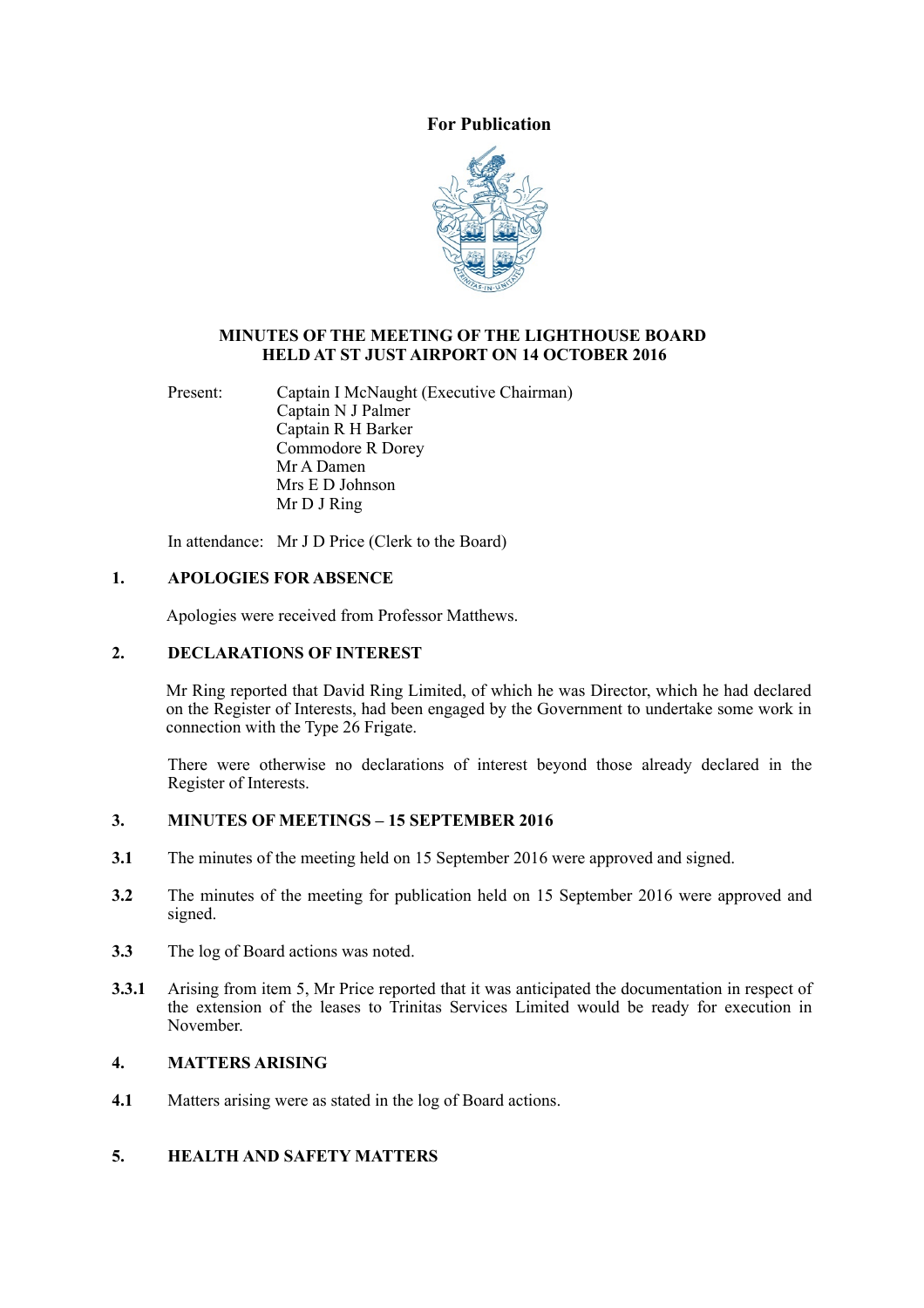- **5.1** The report on health and safety matters was noted.
- **5.2** The Board agreed that the reporting of the incident involving a roller shutter door at Swansea had been a good example of the effectiveness of the near miss reporting system, in that it ensured swift action to address the problem, which could have had serious consequences. This had been highlighted to staff in the recent 'Health and Safety Matters' newsletter. The Board agreed that a check should also be made of the roller door system in use on the Mermaid Building in Harwich. **[Action: Director of Operations]**

#### **6. REPORT FROM DESIGNATED PERSON ASHORE**

- **6.1** The report from the Designated Person Ashore was noted.
- **6.2** Commodore Dorey briefed the Board on the issues arising from the five yearly renewal audit of the ISM Code Safety Management, International Ship and Port Facility Code and Maritime Labour Convention Certificates of THV ALERT. There had been only one non-conformity.

### **7. BUSINESS PERFORMANCE**

- **7.1** The report on business performance was noted.
- **7.2** Mr Damen reported that operational availability was being maintained. Running costs were 8% underspent, largely due to the staff budget being underspent as a result of gapped posts; budget being set at the top competency scales and matters relating to the 2015/16 pay remit. This underspend would continue. Other variances on running costs were minor. The overspend on capital was very largely a budget phasing matter. There were no issues of concern.
- **7.3** Mr Damen further reported that the KPIs reported to the Board would be reviewed in due course and revised so as better to reflect the needs of the Board and the Organisation. In this connection the Board agreed that consideration should be given to the inclusion of a KPI / metric around the ability or otherwise to respond under the Risk Response Criteria.

### **[Action: Executive Directors]**

### **8. EXECUTIVE DIRECTORS' REPORT**

- **8.1** The report from the Executive Directors was noted.
- **8.2** Mr Price advised the Board of the comments received from Professor Matthews on the report from the Executive Directors.

 The Board noted the comments from Professor Matthews. It agreed that cross-functional working continued to improve throughout the Service. In this connection, the Board considered the Maximo project to be an excellent example of cross-functional working and agreed that it had scope to be rolled out to other areas of the Service. The Board agreed that the Maximo newsletters should be circulated to the Non-Executive Directors for information.

**[Action: Director of Operations]**

## **9. AIDS TO NAVIGATION PERFORMANCE**

- **9.1** The Board noted the report on aids to navigation performance for the period from 6 September to 3 October 2016. There had been no significant casualties.
- **9.2** Captain Barker reported that casualty rates had been low in recent months, which reflected inter alia the improved aids to navigation systems now in place. Racon availability remained at IALA recommended levels for the reasons previously reported. The Board agreed that, if availability were to fall below this level, a suitable explanatory note would be provided.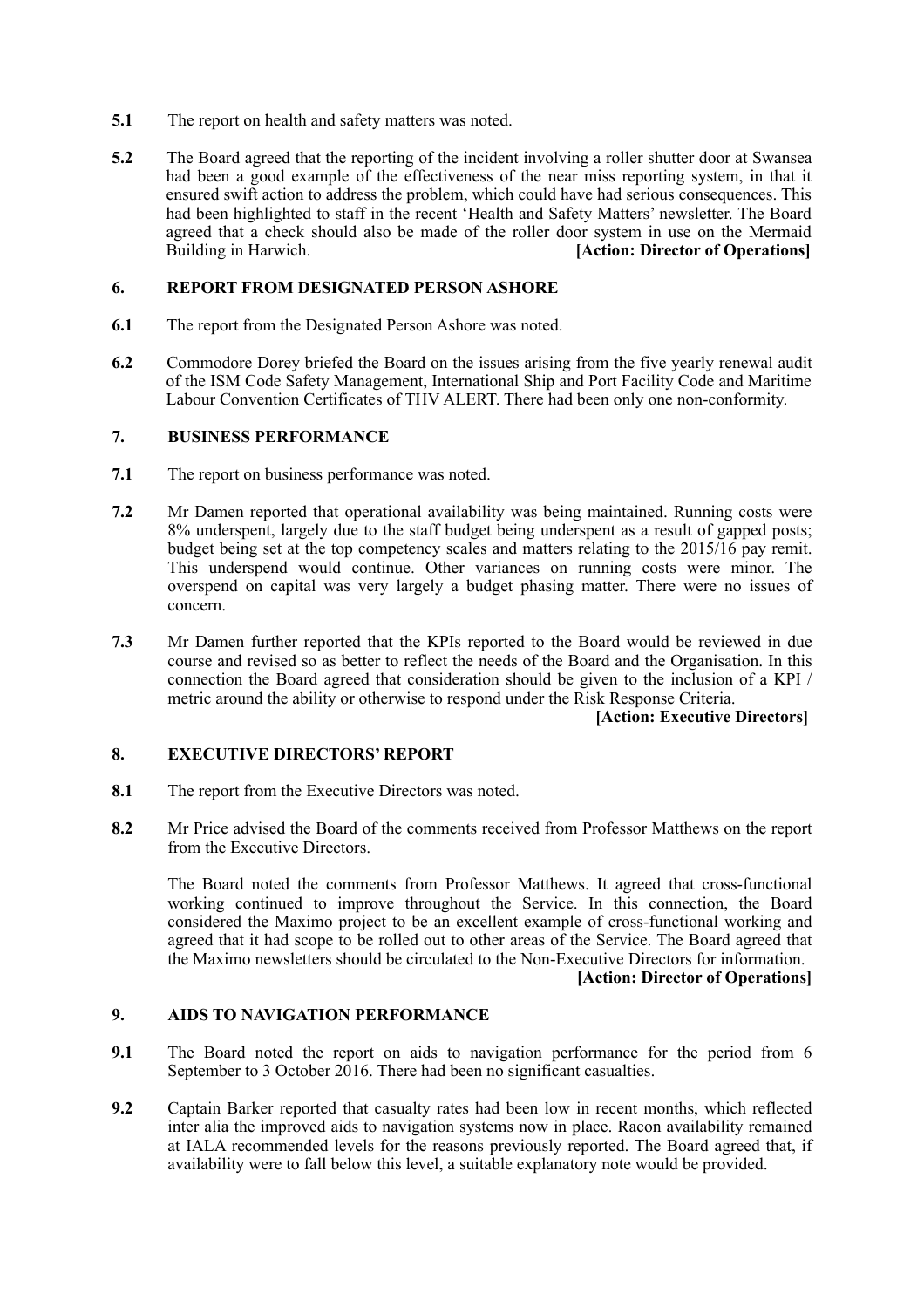### **10. FLEET REVIEW**

Commodore Dorey reported that Phase 2 of the Fleet Review process was working well. Captain Palmer attended the Reference Group as JSB Chair and he had attended to provide technical advice. Mr John Ridgway, former Chief Executive of BP Shipping, had been invited to join the Group as the Senior Industry representative. The Reference Group was chaired by Mr Woodman, the DfT's Maritime Director.

 Commodore Dorey then updated the Board in respect of the key elements of progress against the project work packages (WPs).

 In noting the position the Board agreed that the Review should determine the most efficient and effective ship construct to meet the agreed criteria but one that reduced risk compared to the current arrangements.

In terms of actions the Board agreed:

# **(i) The Fleet Review Monthly Project Highlight Reports should be included in the Board papers in future.**

# **[Action: Director of Navigational Requirements / Clerk to the Board]**

## **11. MATTERS FOR DISCUSSION**

### **11.1 DfT and Parliamentary Matters**

The Board was briefed on recent staffing changes at DfT. Mr Angell has replaced Mr Read-Leah. He had visited Harwich Depot on 10 October, together with Ms Gilmour and Ms Pearson of DfT's Sponsorship and Appointments Team. Ms Fadina had moved to the Department for International Trade and had ceased to be involved with the Fleet Review project. Her post in terms of GLA matters was being covered by Mr Angell on a temporary basis with oversight from Mr Woodman.

**11.2** The Executive Chairman reported that the Clerk to the Board and he would be attending the next meeting of the All Party Parliamentary Maritime and Ports Group on 24 October, which was to be addressed by the Minister.

### **12. STRATEGIC ISSUES**

### **12.1 Operational Action Plan**

The Board noted the current status of the 2016/17 Operational Action Plan and that an update would be provided for the next meeting in respect of item 005 in terms of the GLA Strategy Documentation Workshop on 1 and 2 September.

### **[Action: Director of Navigational Requirements]**

### **12.2 Chief Executives' Committee**

The Executive Chairman reported that the GLAs' Chief Executives Committee (CEC) had met in Trinity House on 5 and 6 October. The Fleet Review had for the most part been discussed at the Fleet Review Project Board meeting rather than the CEC meeting. There had been some discussion at the CEC around the fitness for work of employees, particular field technicians and lone workers and how this was handled by each GLA. The CEC had also discussed how to approach cyber risk with regard to ships, aids to navigation and support services.

 Options for tri-GLA aids to navigation monitoring had also been discussed. The issue would be discussed at the forthcoming JSB meeting.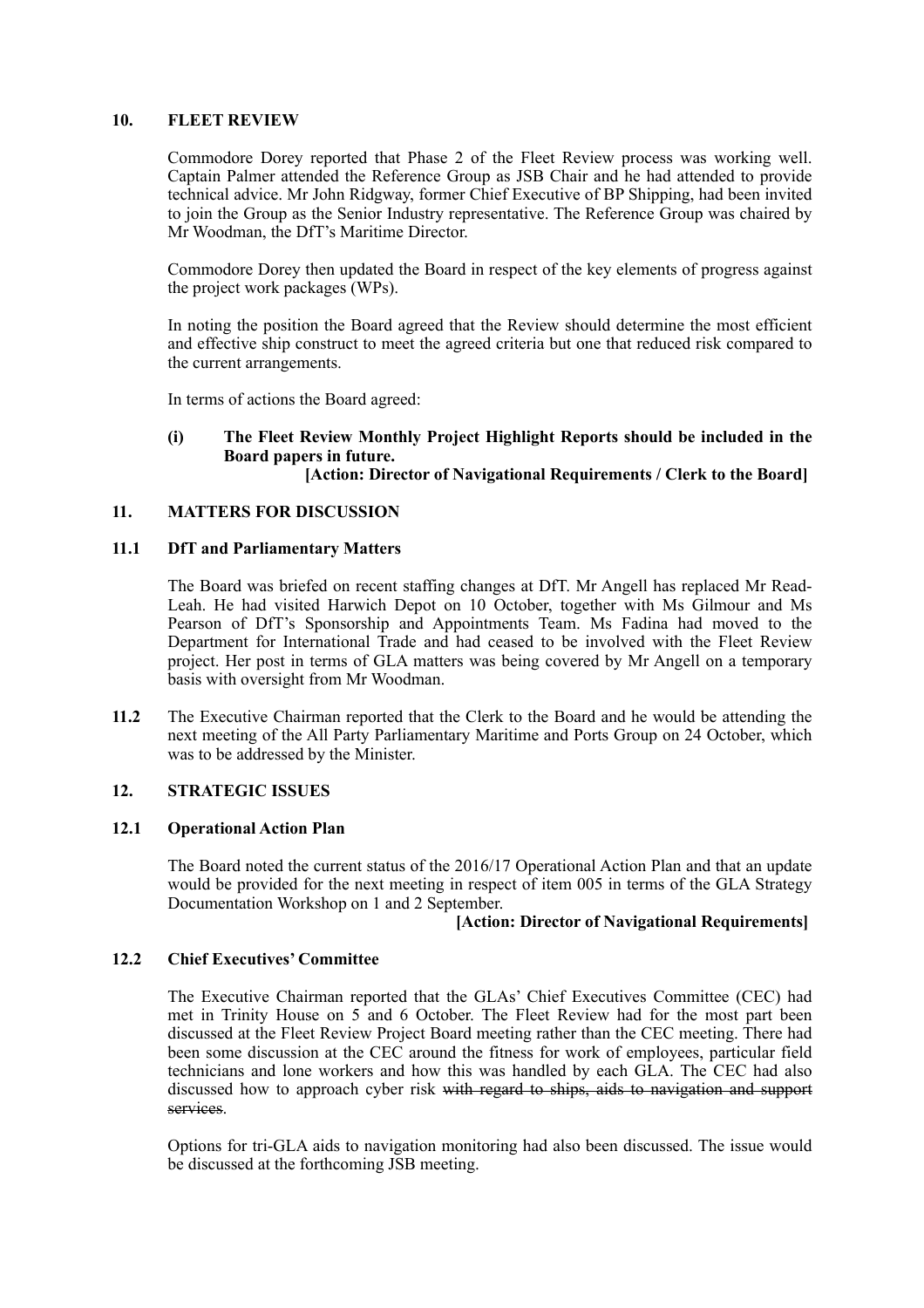The notes of the meeting would be included on the agenda of the next meeting of the Board for information. **[Action: Clerk to the Board]** 

### **12.3 JSB Strategic Agenda**

The Board noted the changes to the JSB Strategic Agenda, which had been updated to reflect the changes proposed by the CEC at its recent meeting and the inclusion of 'Brexit' as a political issue under item 9.

#### **12.4 Draft JSB Agenda**

The Board noted the proposed agenda for the JSB meeting on 9 and 10 November.

 The JSB Chair had agreed that there should be two sub-headings under 'Report from Chief Executives' Committee' covering 'fitness profiling' and 'cyber security'.

#### **13. CORPORATE PLAN 2017/2022**

Mr Damen presented the Corporate Plan for the period 2017-2022, which had been updated to reflect the comments of the Board at its previous meeting. The opportunity would be taken to trim the content further in future years. In addition, the Board noted the comments received from Professor Matthews on the proposed Plan. **[Action: Director of Business Services]** 

The Board otherwise approved the Corporate Plan for 2017/22 for submission to the DfT subject to minor amendment to the joint GLA text to be included in the Corporate Plans in respect of Phase 2 of the Fleet Review. The Board agreed that the wording should be amended to reflect the fact that the impact of the Fleet Review in terms of commercial income reflect the fact that the impact of the Fleet Review in terms of commercial income would be less in the case of Trinity House, as its commercial work was very largely carried out in its less in the case of Trinity House, as its commercial work was very largely carried statutory area. **[Action: Director of Business Services]** 

### **14. OTHER MATTERS TO BE NOTED OR APPROVED**

#### **14.1 Verbal Report from Audit & Risk Assurance Committee Chair**

Mrs Johnson, as Chair of the Audit & Risk Assurance Committee, briefed the Board on the meeting of the DfT Chairs of the Group Audit and Risk Committee Forum, which had taken place on 21 September. Key matters discussed had included a presentation and discussion on the final DfT Group Management Assurance Returns for 2015/16. The DfT was seeking to make future management assurance exercises more relevant to each organisation by allowing some adaptation of the questionnaire by individual organisations as long as the same set of controls were reviewed.

### **14.2 Audit & Risk Assurance Committee Meeting Minutes – 15 September 2016**

Noted.

### **14.3 Review of Risk Registers**

Mr Price presented the Corporate Risk Register, which had been reviewed in September by the Executive Committee and the Audit and Risk Assurance Committee. The most significant risk remained an adverse outcome of the Fleet Review process. There had also been a reduction in the Support Vessel Service retention risk.